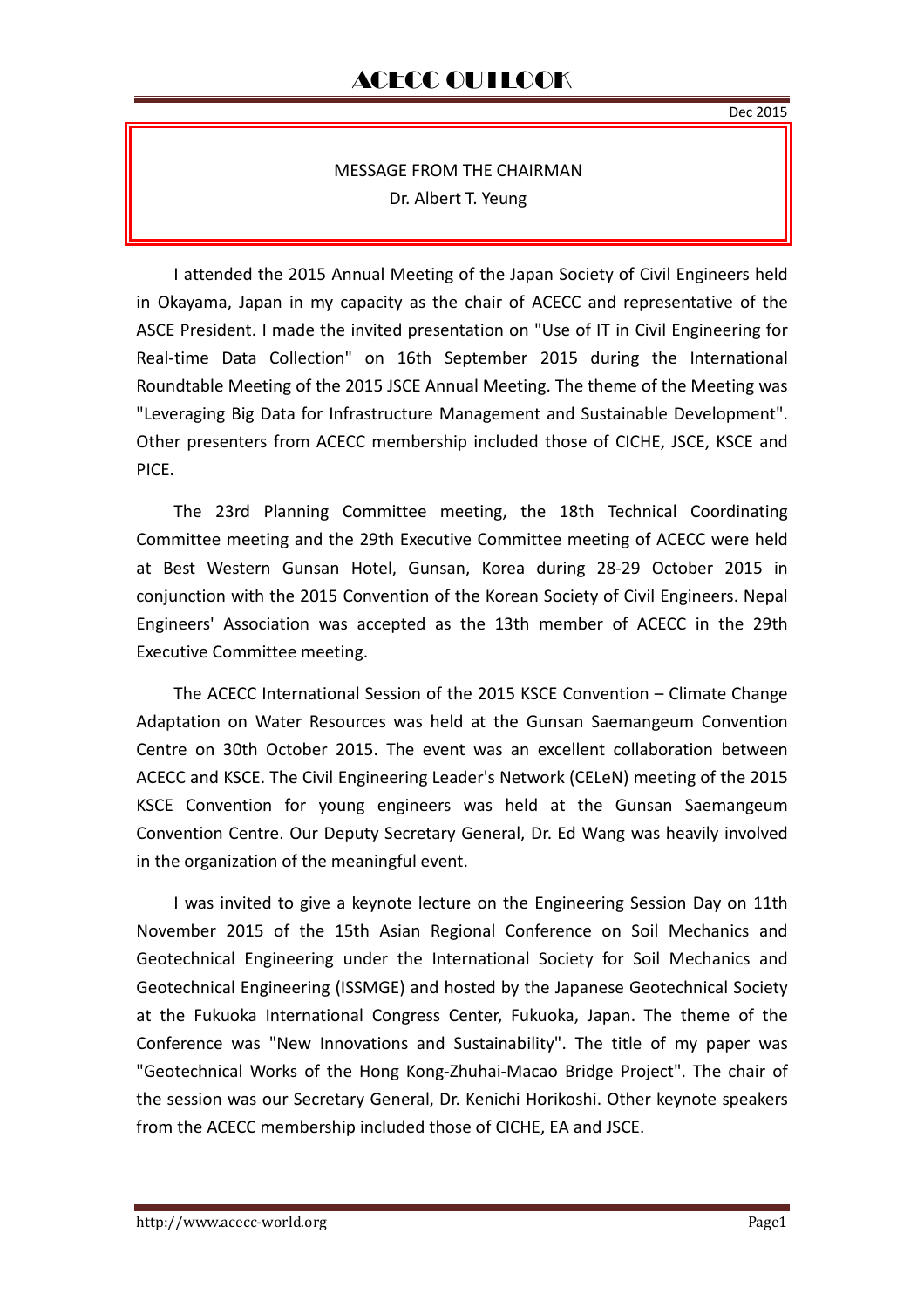Dr. Kenichi Horikoshi and I traveled to Kyoto, Japan in November/December 2015 to attend the World Engineering Conference and Convention 2015 and the World Federation of Engineering Organizations (WFEO) meetings. In addition to the participation of different sessions of the conference, we attended the meetings of the Committee on Young Engineers/Future Leaders, World Engineering Conference 2019, WFEO Executive Council and the WFEO General Assembly as the official representatives of ACECC. At present, ACECC is an Associate Member of the WFEO and does not have voting right. Dr. Horikoshi is investigating the possibility for ACECC to become a full member of the WFEO. Moreover, we took the opportunity to meet the presidents of the Institution of Engineers, Singapore, and the Institution of Engineers, Malaysia to discuss their possibilities to join ACECC in the future.

I would take this opportunity to correct an error in my previous message, Mr. Paul Mitchell (Chair of ACECC 2007-2010) and Mr. Steve Finlay (Secretary General of ACECC 2007-2010) of EA attended the WFEO meetings in India and Kuwait as official representatives of ACECC. Thanks to Mr. Paul Mitchell for identifying the error regarding ACECC representation in the WFEO meetings.

Last but the least, I look forward to meeting you all in India in March 2016 if not earlier. I wish you all a merry Christmas and a happy new year!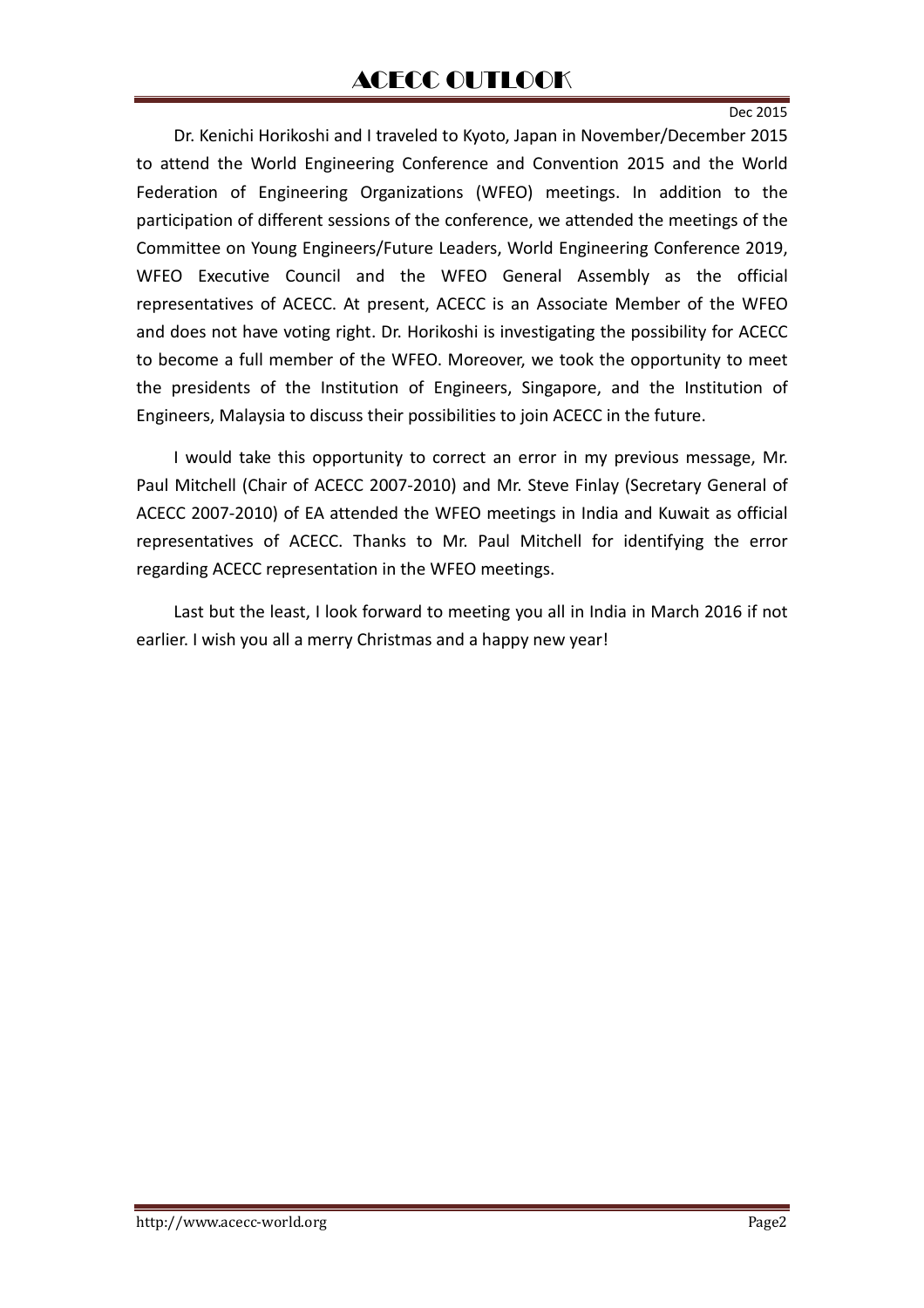## MESSAGE FROM THE PLANNING COMMITTEE CHAIRMAN Dr. Udai P. Singh

The ACECC meetings in Gunsan, S. Korea on 28-30 October, 2015 were very successful. We were impressed with the elaborate arrangements made by KSCE; thank you Prof. Park and your team. Even though Gunsan is nearly 3 hour drive from Incheon International Airport, we had no problem with the round trip commute, as complementary shuttle bus rides were provided by KSCE. Keeping the ACECC meetings during the same week and at the same location as the KSCE Annual Convention gave us the opportunity to mingle with more co-professionals from Korea than in a stand-alone meeting. We were also able to attend some of the technical sessions and the evening banquet with a marvelous cultural program. I was fortunate to be invited to make a presentation on climate change at the International Session of the KSCE Convention.

What impressed me and several other ACECC delegates the most was the technical tour of the 33.9 km Saemangeum Sea Dike, the longest in the world. This is a challenging and magnificent project, balancing the environment and ecosystems with the planned agricultural, industrial, and tourism development that will boost Korea's economy. I would love to return to the site in 10 or 15 years and see how the next generation is making use of the Saemangeum Project.

Let's briefly recap some of the outcome from the 23rd Planning Committee meeting (PCM) held on 28th October, 2015.

### **Membership Campaign**

The PCM accepted the membership application from Nepal Engineers Association (NEA), and based on its recommendation the ECM voted unanimously to add NEA to ACECC as its 13th member. NEA's President Er. Dhruba Thapa made a presentation on the 2015 earthquake in Nepal and brought us up to speed on post-earthquake activities, especially the ones where NEA is involved. Welcome NEA!

While Cambodia dropped out due to its ineligibility to become an ACECC member (too few CSCE members), we are continuing to contact potential member societies from Sri Lanka, Thailand, Singapore, Malaysia, Myanmar, and Kazakhstan.

### **Cultivating the Next Generation of Civil Engineers**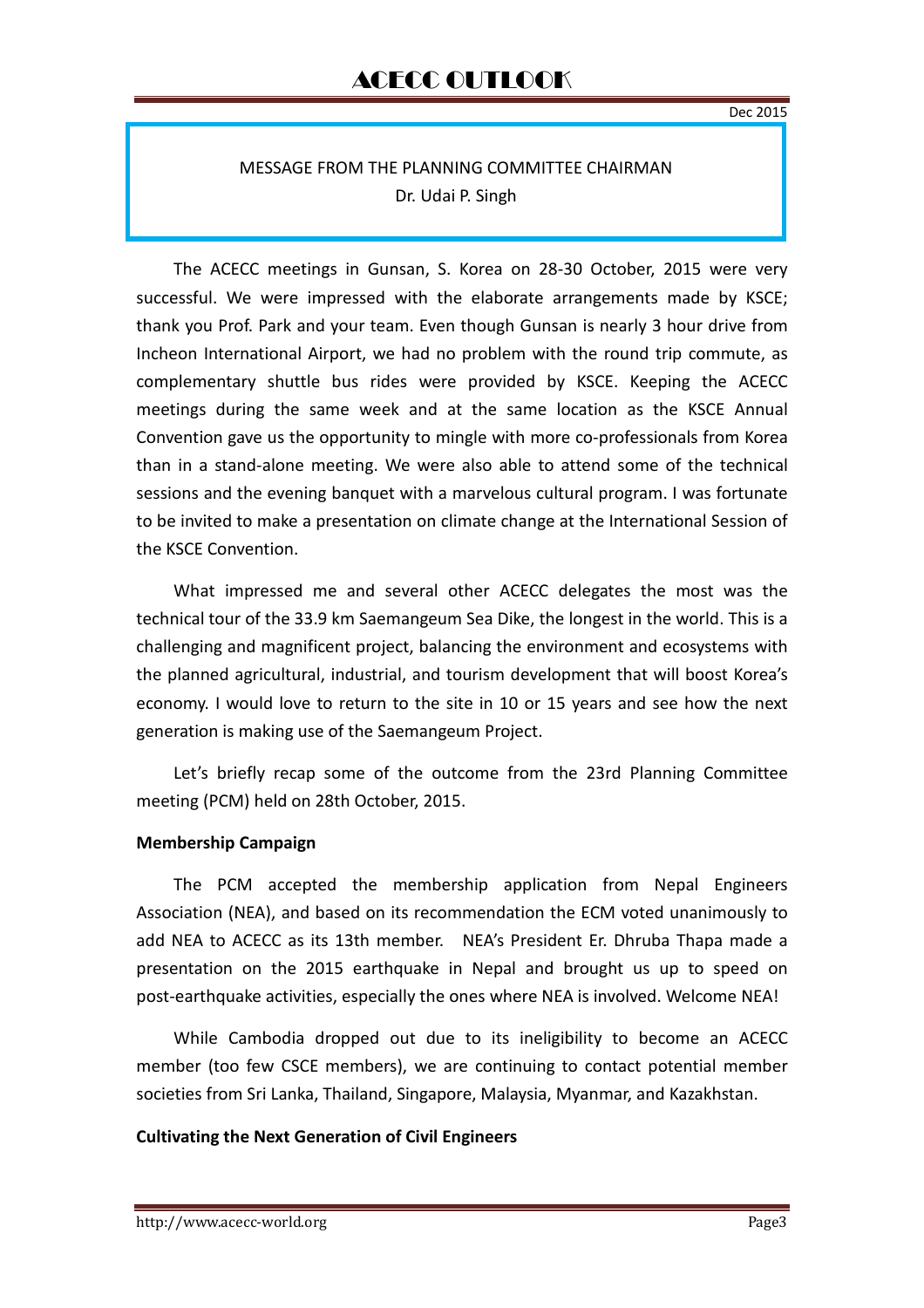Kudos to Dr. Ed Wang who brought in several civil engineering students from five universities in Taiwan. They observed the ACECC meetings and attended the KSCE convention, interacting with engineers from many countries. We encourage all member societies to bring in students to ACECC meetings.

#### **ACECC Awards Subcommittee**

We are on track to evaluate award nominations in the next few months and present the awards at the Awards Dinner at CECAR 7 in Hawaii.

#### **Progress of the 7th CECAR**

CECAR 7 is on track. The LOC conference steering committee is meeting on 20 and 21 November to prepare the detailed technical program. More than 300 abstracts have been submitted from the general call for abstracts and review of the abstracts is under way. In addition, more than 20 technical sessions organized by ACECC member societies or technical committees are expected. Keynote speakers have been invited. The conference budget was approved by ACECC. Also an MoU (conference management agreement) between ACECC secretariat and ASCE (the host society) was approved. For more information on CECAR 7 such as conference program, technical tours, keynote speakers, special workshops, hotel, and registration fees, please visit the conference website www.cecar7.org.

Member societies are requested to publicize the conference within their own economies. Moreover, we are asking for assistance of all member societies for bringing in financial sponsors and exhibitors.

#### **CECAR 8**

JSCE is forming the conference organizing committee. Details will be provided at the next meeting.

### **Plans for the 30th ECM**

ICE(I) reported that the 30th ECM will be held in New Delhi, India from 25th March to 27th March, 2016 at the ITC Welcome Hotel. ACECC member societies are requested to confirm to the secretariat the number of delegates (hotel rooms) who plan to attend the meeting so that the appropriate block of rooms can be set aside for our group.

### **Hosting of Future ECMs**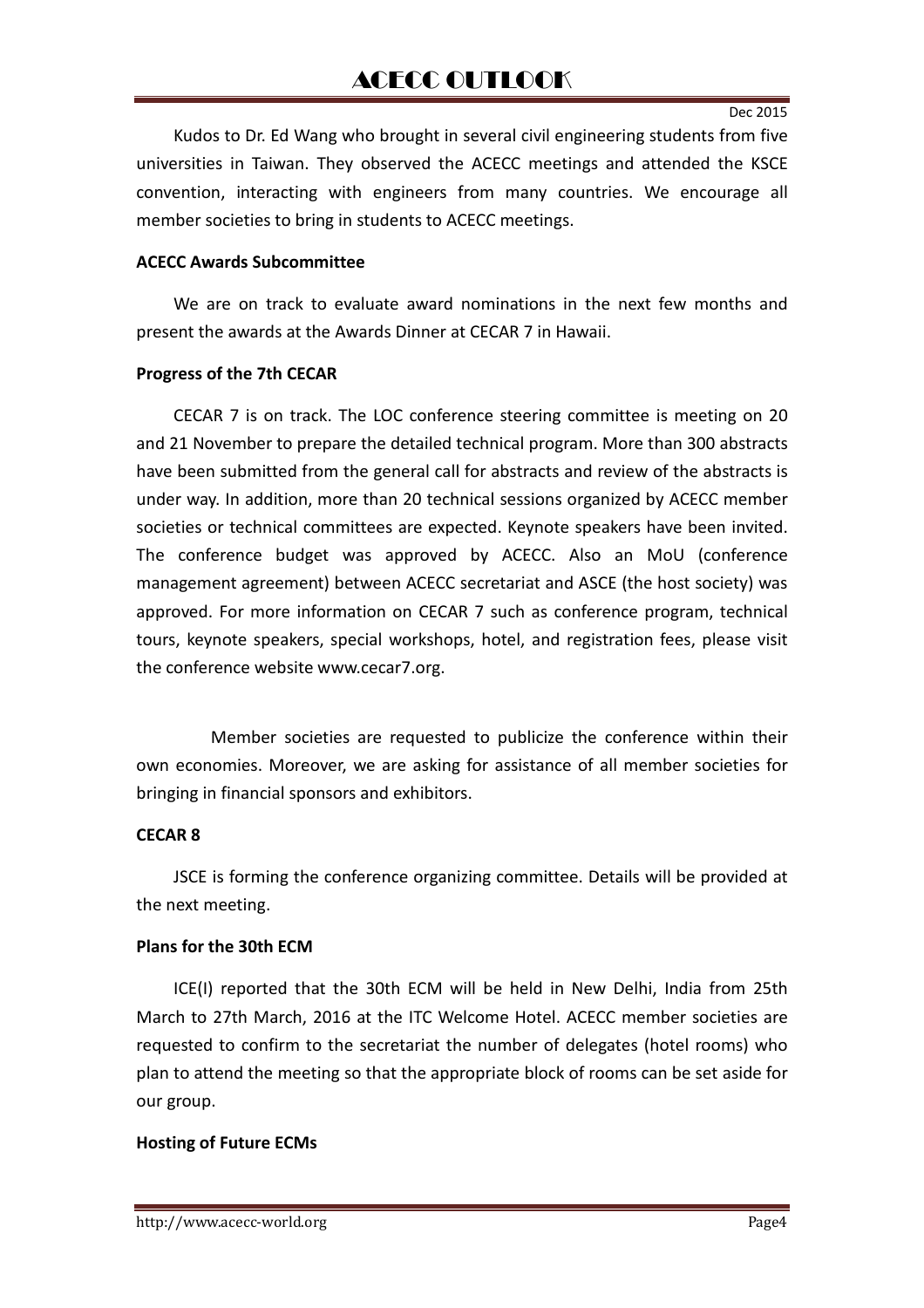## ACECC OUTLOOK

#### Dec 2015

We want to make sure that future ECMs are hosted by each member society. ACECC approved financial assistance, if needed, to member societies in the first two categories out of the six categories to host ECMs. Currently this includes member societies from Nepal, Mongolia, and Vietnam, and ACECC members are eager to conduct ECMs in these countries in the near future. A roster will be set up to select the venue for the ECM for the next 3 years (after CECAR 7), and it will be decided at the next PCM.

Please feel free to contact me with any suggestions pertaining to the Planning Committee or Local Organizing Committee. Thank you.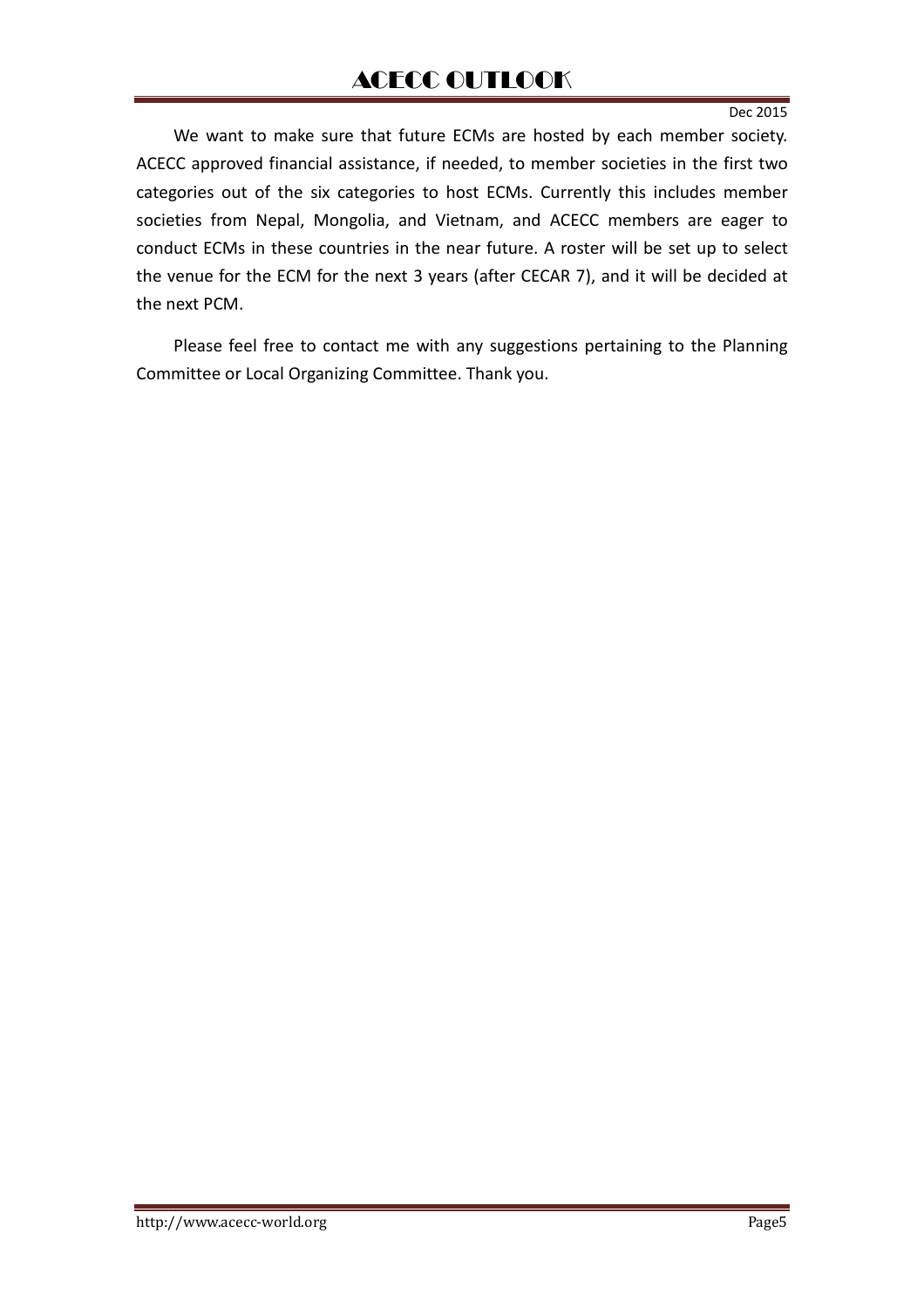#### THE ASIAN CIVIL ENGINEERING COORDINATING COUNCIL

ACECC website: http://www.acecc-world.org/



For a Better Quality of Life

Pust Allest Tak-Chung Young, PND<br>Ananicas Rociety of Civil Engineers

Monberg<br>Annicas faciny of Crol Engineer American Matrix<br>Taginers Autrixis<br>Taginers of Civit Engineers (India)<br>Taginers Society of Civit Engineers<br>Kamas Society of Civit Engineers Nepal Englands' Association<br>Vietnam Federation of Chill England Secretary Counsel:<br>Dr. Kenichi Harikodd, Ph.D<br>Japan Socioty of Civil Engineers<br>S-mail: Iemichi Ieminalii@ame: workl.org

Clonese Institute of Civil & Hydraulie Engineeris<br>Indonesian Society of Civil and Structural Engine<br>Institution of Engineers, Ranglachelt<br>Ingen: Society of Civil Engineeri Japan Josep at Civit Englands<br>Mangrika Americans of Civit Engle<br>Philippine Institute of Civit Engineers

> November 25, 2015 L44-25112015-ASCE

**American Society of Civil Engineers** 1801 Alexander Bell Drive **Reston, VA 20191** USA

#### Re: Invitation to the ACECC 30<sup>th</sup> Executive Committee Meeting (L44-25112015-ASCE)

Dear ACECC member.

On behalf of the Asian Civil Engineering Coordinating Council (ACECC), I would like to extend a cordial invitation to you. The American Society of Civil Engineers, as one of the ACECC members, to attend the ACECC 30<sup>th</sup> Executive Committee Meeting (ECM), the 24<sup>th</sup> Planning Committee Meeting (PCM) and the 19<sup>th</sup> Technical Coordinating Committee Meeting (TCCM), which will be held at WELCOME HOTEL, New Delhi, India, on March 25-27, 2016, including a tour. The related information will be posted on the ACECC website: http://www.acecc-world.org/...

Please remember to process any required visa application as early as possible to attend the above mentioned ACECC ECM, TCCM and PCM If an additional letter of invitation or any document is required to secure a visa, please contact Mr. Prithipal Singh, Secretary General, ICE(I), email: misingheoff gmail com, or Ms. Maya Thakur, Director, ICE(I) email: mayathakur@gmail.com.

If you could inform the Secretariat of the schedules of your delegates to the above mentioned meetings as soon as possible, it would be appreciated. The delegates form is attached hereto. As well, if there are any agenda items you would like to bring forward, please submit a proposal by February 25, one month before the meetings at the latest.

We look forward to seeing you in New Delhi in March.

Respectfully yours,

South el

Dr. Kenichi Horikoshi, Ph.D. **ACECC Secretary General** 

Att.: 1. ACECC 30<sup>th</sup> ECM Information 2. Delegates Form

c/e Japan Society of Civil Engineers, Yotsaya 1-chome, Shinjaku-ku, Tokyo, JAPAN 160-0004, Phone: +81-3-3333-3432 Fax: +81-3-3379-2769